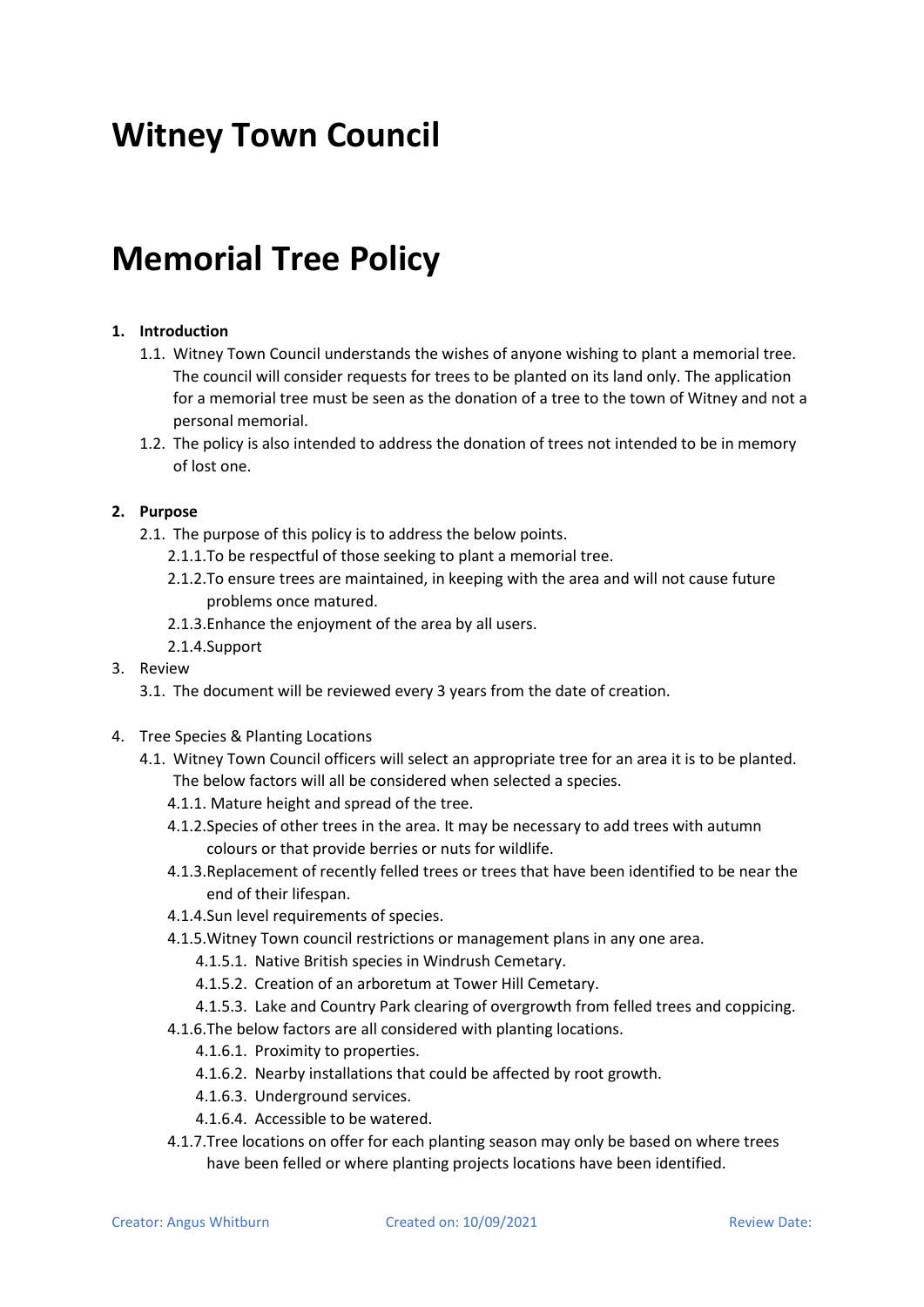### 5. Mainaitnace

- 5.1. Trees will be assessed every 5 years by an external surveyor.
	- 5.1.1.Surveyors will recommend works to a tree that will be carried out in the timeframe recommended by the surveyor. These works would be seen as essential and the applicant of the tree will not be made aware of these works to avoid delay in maintenance and care for trees.
- 5.2. Outside of the 5 years assessments, it may be the case that an officer from Witney Town Council trained in tree surveying may also recommend necessary works.
- 6. Planting
	- 6.1. All trees will be planted in line with Witney Town Council tree planting processes.
		- 6.1.1. Three-times the volume of the rootball is excavated and loosened
		- 6.1.2.A suitable soil conditioner is used to increase the survival rate in the first year of planting.
		- 6.1.3.The tree is then planted and topped with a mulch layer to help aid soil moisture
		- 6.1.4.All necessary tree planting accessories are then installed tree stakes and ties, irrigation accessories and tree guard.
		- 6.1.5.Based on the area a tree is being planted and value or a tee a suitable tree guard will be installed. This would include one of the solutions below.
			- 6.1.5.1. Full steel tree guard.
			- 6.1.5.2. Staked galvanised mesh.
			- 6.1.5.3. Biodegradable plastic-free tree shelter guard.
		- 6.1.6.Irrigation accessories can include the following and will be installed based on the tree size requirements to give it the best chance of survival.
			- 6.1.6.1. Irrigation bags
			- 6.1.6.2. Tree irrigation rings
		- 6.1.7.Tree stakes and ties are installed based on the size of the tree.
- 7. Tree Donation
	- 7.1. It may be the case that a person or persons wish to donate a tree to Witney Town Council. In this event, all items in this policy that are relevant will be considered.
	- 7.2. A tree donation can come in the form of payment for Witney Town Council to purchase a tree or a physical tree that has been grown by the donator.
- 8. Memorial Plaques
	- 8.1. Memorial plaques will not be permitted on or near any memorial trees.
	- 8.2. If an applicant chooses to install a plaque on or near a tree then it will be removed by Witney Town Council staff.
- 9. Removal
	- 9.1. In the rare case, a tree has to be removed all efforts will be made to relocate it.
		- 9.1.1.Relocation will only be possible when the tree is dormant (early spring and autumn) and if it is of a manageable size.
		- 9.1.2.A location will be identified in line with this policy and the original applicant will be made aware of the new location.
	- 9.2. If a tree has to be felled the applicant will be made aware of the process.